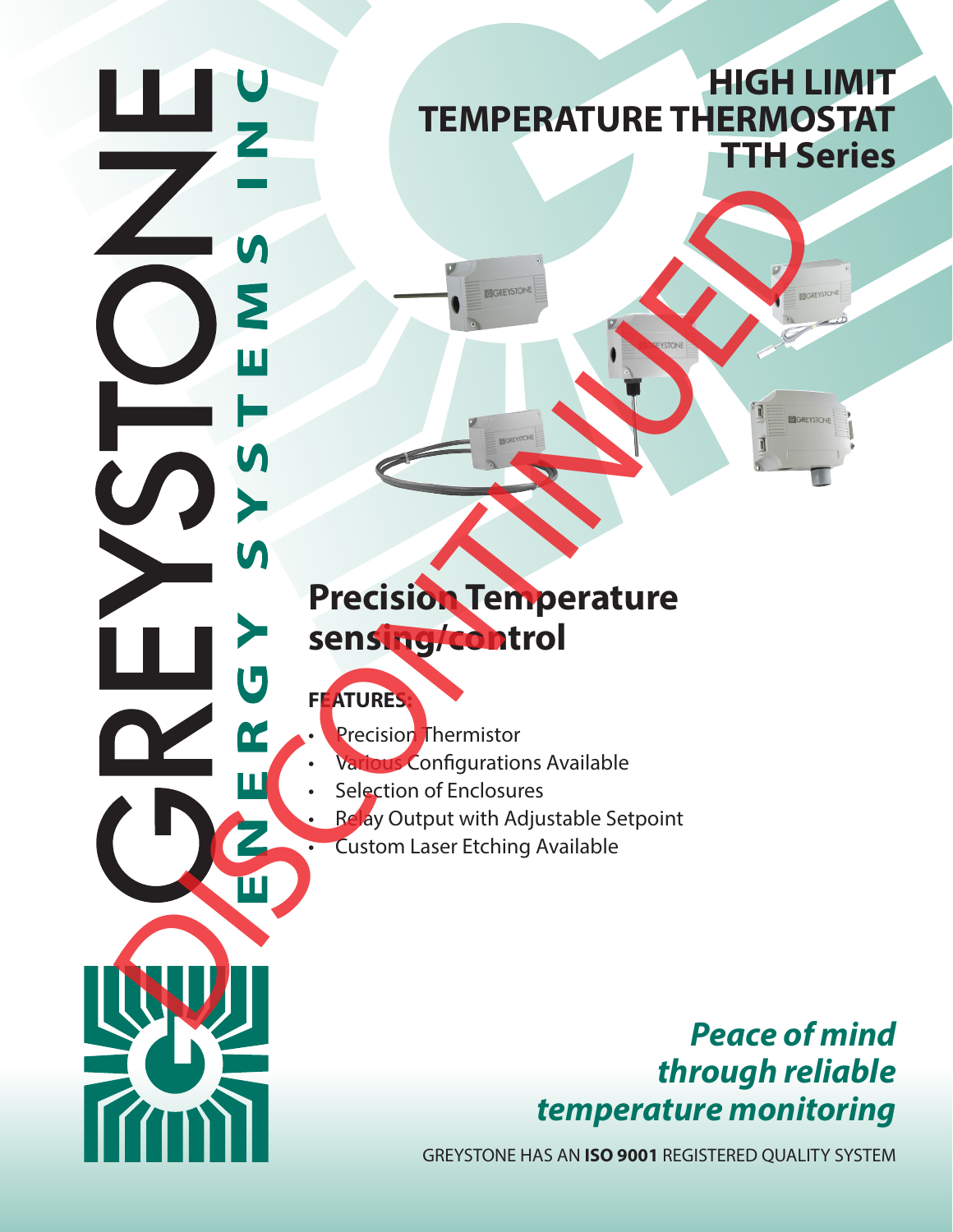## **SPECIFICATIONS:**

|                       | Power Supply 12 to 28 Vac/dc                                                                                                                                                                                          |
|-----------------------|-----------------------------------------------------------------------------------------------------------------------------------------------------------------------------------------------------------------------|
|                       |                                                                                                                                                                                                                       |
|                       | Relay Contacts  SPDT, Form C contacts (N.O. and N.C.)<br>5 Amps @ 30 Vdc / 250 Vac resistive<br>1.5 Amps @ 30 Vdc / 250 Vac inductive                                                                                 |
|                       |                                                                                                                                                                                                                       |
|                       | Setpoint Operation Single-turn knob-pot on pcb                                                                                                                                                                        |
|                       | Adjustable Setpoint (1) 38°-104°C (100°-220°F)<br>$(2)$ 38°-60°C (100°-140°F)                                                                                                                                         |
| <b>Differential</b>   | Setpoint Temperature  Low/Mid/High jumper selectable<br>1.1/2.8/5.6°C (2/5/10 °F)                                                                                                                                     |
|                       | Temperature Sensor 10K ohm curve matched<br>precision thermistor                                                                                                                                                      |
|                       | Sensor Accuracy ±0.2°C, 0 to 70°C (±0.36°F, 32 to 158°F)                                                                                                                                                              |
|                       | Probe Sensing Range <b>BM, CN/CS, DR, GL, RP, SO:</b> -20 to 105°C (-4 to 221°F).<br><b>DC, DF, FL, RN/RS:</b> -20 to 60 °C (-4 to 140 °F)                                                                            |
|                       | Probe Material  BM, CN/CS, DR, FL, RN/RS, RP: 304 Series Stainle<br><b>DC:</b> Soft copper<br><b>GL: Aluminum</b><br><b>SO:</b> Aluminum plate w/ compressible foam backing                                           |
|                       | Probe Dimensions CN/CS, DR, BM, FL, RN/RS, RP: 6.35 mm (0.25") Diameter<br>DC: 7.94 mm (0.3125") Diameter<br><b>GL:</b> 31.75mm L x 95.25mm W x 9.525mm H (1.25" x 0.375" x 0.375")<br><b>SO:</b> 38 mm (1.5") square |
|                       | FL, DC, DF, RN/RS. F-6 Plenum-rated<br>DR: Kynar, PVDF, 28 AWG                                                                                                                                                        |
|                       | Operating Conditions  - 10 to 50°C (14 to 122°F),<br>5 to 95% RIA non-condensing                                                                                                                                      |
|                       | 5 to 95% RH, non-condensing                                                                                                                                                                                           |
|                       | (D)-ABS, UL94-5VB, IP65 (NEMA 4X)                                                                                                                                                                                     |
| Wiring Connections    | Screw terminal block<br>(14 to 22 AWG)                                                                                                                                                                                |
| <b>WIRING:</b>        |                                                                                                                                                                                                                       |
| <b>Terminal</b>       | <b>Function</b>                                                                                                                                                                                                       |
| <b>PWR</b>            | DIFFEREN<br>Power Supply<br>HIGH<br><b>OO</b> LOW                                                                                                                                                                     |
| <b>COM</b><br>TEMP(2) | Power Supply Common<br><b>Femperature Sensor Input</b>                                                                                                                                                                |
| <b>NO</b>             | Relay Output - Normally Open Contact                                                                                                                                                                                  |
| <b>COM</b>            | Relay Common<br><u>lalala</u><br><u>alalala</u>                                                                                                                                                                       |
| <b>NC</b>             | Relay Output - Normally Closed Contact<br>NO COM NC<br>TEMP COM PWR                                                                                                                                                   |



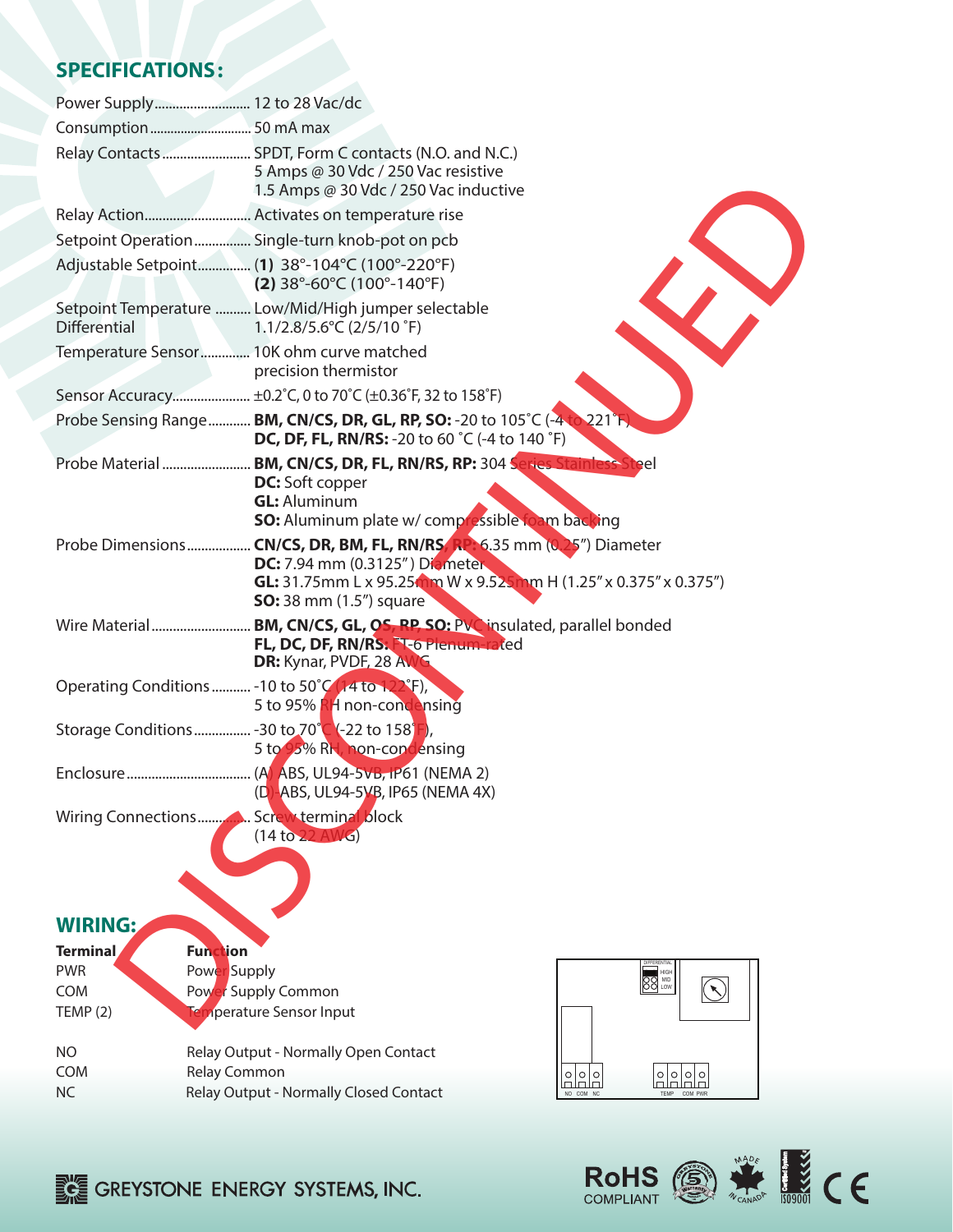### **PRODUCT ORDERING INFORMATION:**



ROHS  $\circledR$   $\bullet$   $\bullet$   $\bullet$   $\bullet$   $\bullet$   $\bullet$   $\bullet$ 

**COMPLIANT** 

2X Ø 21.6 mm 0.850"

**ELE GREYSTONE ENERGY SYSTEMS, INC.**